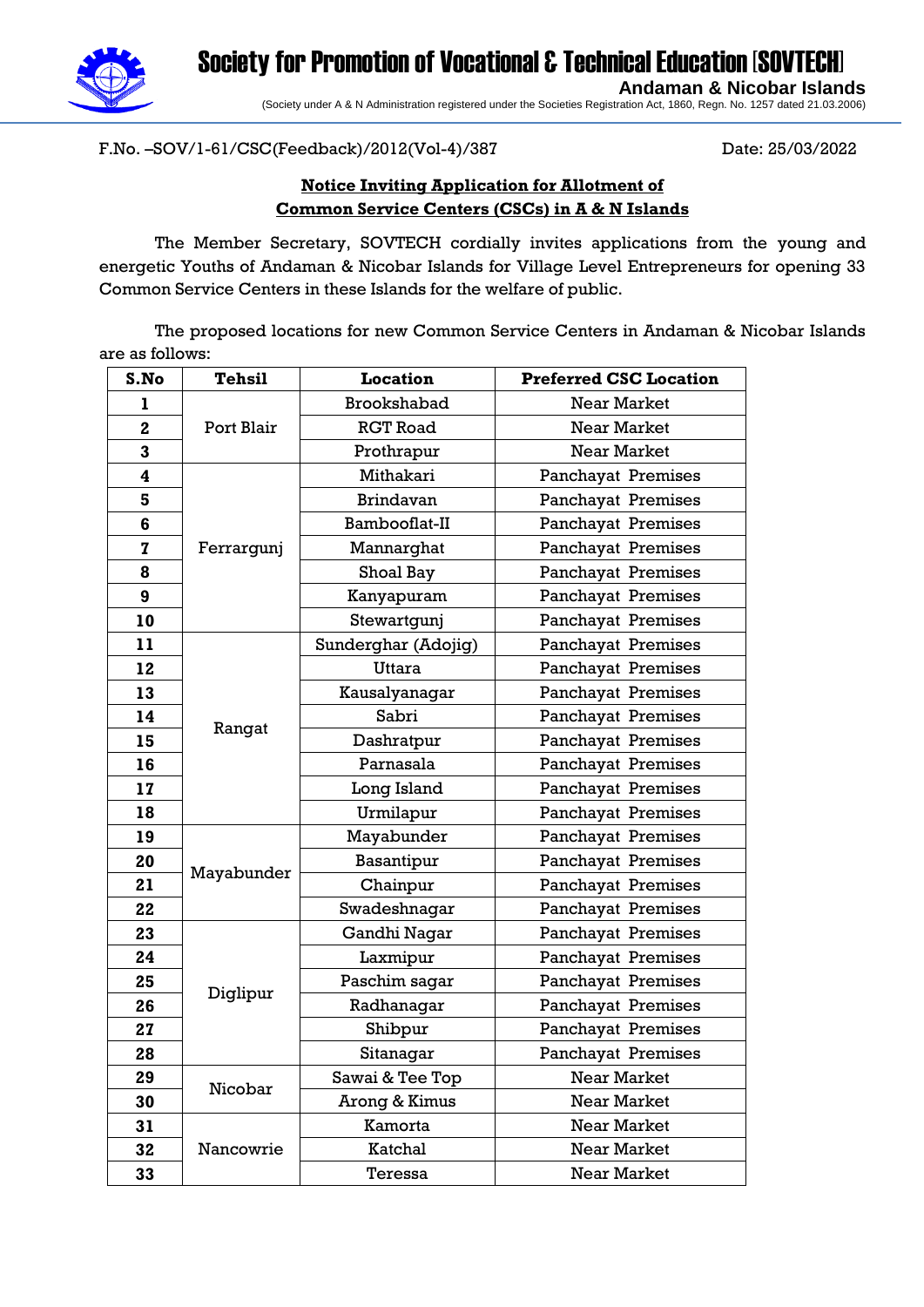#### **The minimum essential Criteria:-**

- 1. Candidate should be  $10<sup>th</sup>$  pass.
- 2. Basic Knowledge of Computer.
- 3. Should be a resident of Andaman & Nicobar Islands and preferably belongs to the location / Panchayat for which applied.
- 4. Should have Broadband / FTTH connection

#### **Preference for CSC will be given on the following criteria:**

- 1. Preference will be given in Panchayat/Municipal buildings.
- 2. Preference will be given to those prospective VLEs having Central CSC ID allotted by CSC e-Governance Services India Limited & offering Government to Citizen (G2C) & Business to Citizen(B2C) services in their localities.
- 3. In case, proposed CSC is not in Panchayat premises, preference will be given to CSCs which are easily accessible and approachable to general public especially old age/ physically abled.
- 4. Preference will be given to those CSCs which are already having ICT infrastructure like Computers, Printers, Scanners, Point of Sale (PoS).
- 5. Preference will be given to Women Entrepreneurs.

#### **List of Mandatory Documents to be submitted:**

- 1. Certificate of Age Proof.
- 2. Certificates of Educational Qualifications.
- 3. 02 Photographs of the proposed premises (1 inner & 1 outer view).
- 4. Domicile Certificate or Islander Proof of A & N Islands.
- 5. Copy of ownership / tenancy document of the proposed premises
- 6. Copy of last paid receipt of Broadband / FTTH

The interested candidates may apply in prescribed format along with requisite documents on or before **11th April, 2022** to SOVETCH, DBRAIT Campus, Dollygunj, OId Pahargaon, Port Blair – 744103. The applications may be submitted directly to SOVTECH office/speed post /courier. Postal or Courier delay will not be entertained.

Those who had submitted applications earlier for CSC should apply again in the prescribed format along with requisite documents.

Candidates may also download the Advertisement and Application format from www. andaman.gov.in

> Executive Officer **SOVTECH**

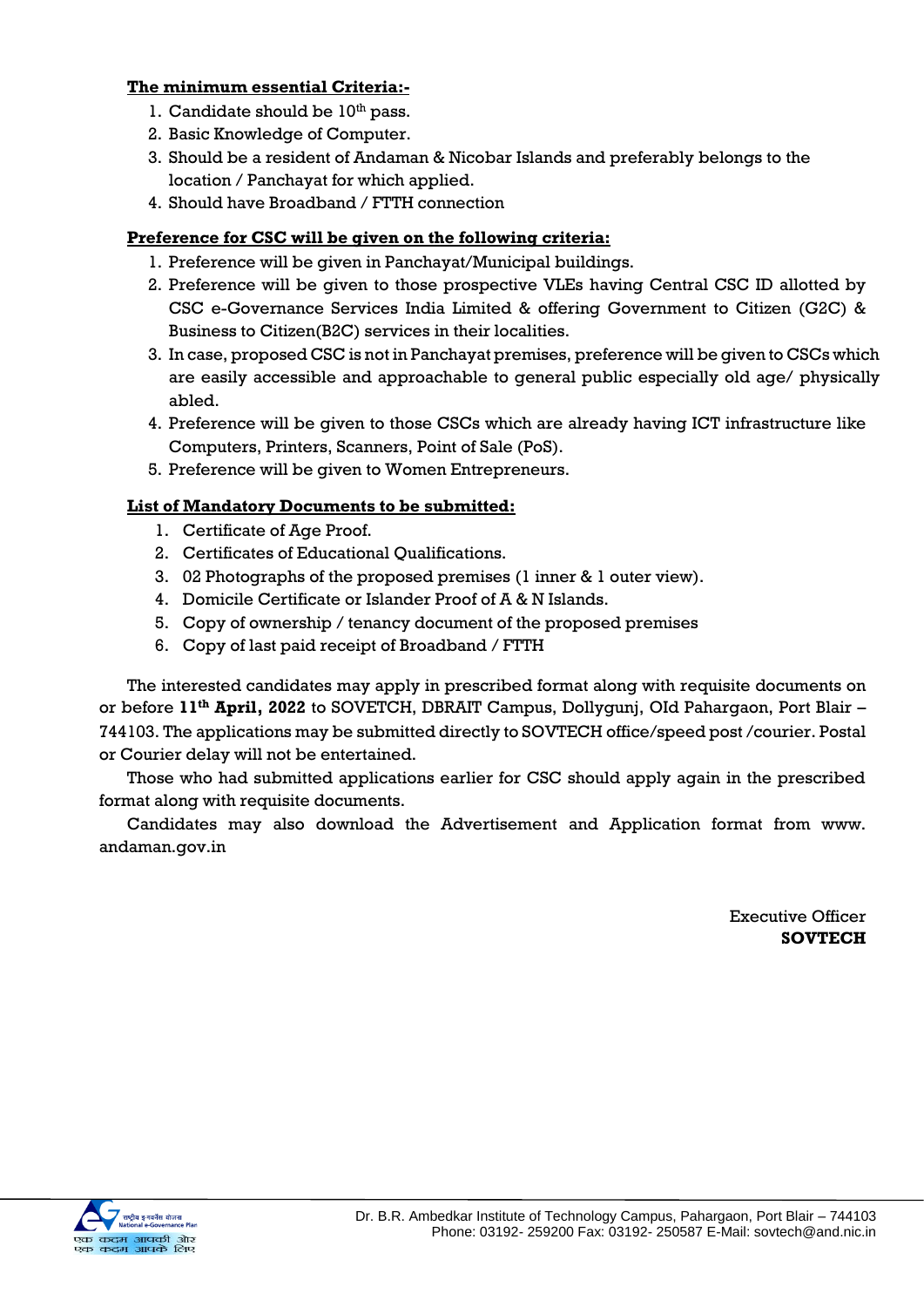# **Application form for selection of VLE for setting up of eDweep Kendra/ Common Service Center (CSC) under CSC 2.0 Scheme**

**To Member Secretary, SOVTECH, Port Blair Andaman & Nicobar**

Applicant's Passport size Photograph

**Sir,**

With reference to your advertisement dated-\_\_\_\_\_\_\_\_\_\_\_\_\_\_\_, I am interested to run/operate eDweep Kendra(CSC) in the location "

The details are as under:

| 1.  | Name of the Applicant                                                                  | t, |                                  |
|-----|----------------------------------------------------------------------------------------|----|----------------------------------|
| 2.  | Father's / Husband's Name                                                              | t  |                                  |
| 3.  | Date of Birth (Copy to be enclosed)                                                    | Î, |                                  |
| 4.  | Education Qualification (minimum 10 <sup>th</sup><br>Passed) – (Copy to be enclosed)   | ÷, |                                  |
| 5.  | Aadhaar Number (Copy to be enclosed)                                                   | t, |                                  |
| 6.  | <b>Local Certificate/Islander Card Number-</b><br>(Copy to be enclosed)                | Ì. |                                  |
| 7.  | <b>Residential Address</b>                                                             | ٠  |                                  |
|     |                                                                                        |    |                                  |
| 8.  | <b>Correspondence Address</b>                                                          |    |                                  |
|     |                                                                                        |    |                                  |
| 9.  | Contact details: a) Phone Number                                                       |    |                                  |
|     | b) Mobile Number                                                                       |    |                                  |
|     | c) email                                                                               | ٠  |                                  |
|     | Location of proposed Common Service                                                    |    |                                  |
|     | 10. Center (CSC) with proper identification of<br>the location                         | t  |                                  |
|     | Room Size (atleast 150 - 200 Sq. feet with<br>adequate working space for 2-3 people) - |    |                                  |
| 11. | (02 Photographs {1-inner & 1-outer view}<br>be enclosed)                               | Ì, | Length <sup>l</sup><br>x Breadth |
|     | Type of Building (Construction details)                                                |    |                                  |
|     | a) Cement Flooring                                                                     |    | <b>Yes</b><br><b>No</b>          |
|     | Concrete roof<br>b)                                                                    |    | No<br>Yes                        |
| 12. | Pucca walls<br>C)                                                                      |    | No<br>Yes                        |
|     | d) Good ventilation                                                                    |    | No<br>Yes                        |
|     | Parking space outside<br>e)                                                            |    | No<br>Yes                        |
|     | Space for display of Signage/Display Board<br>f)                                       |    | No<br>Yes                        |